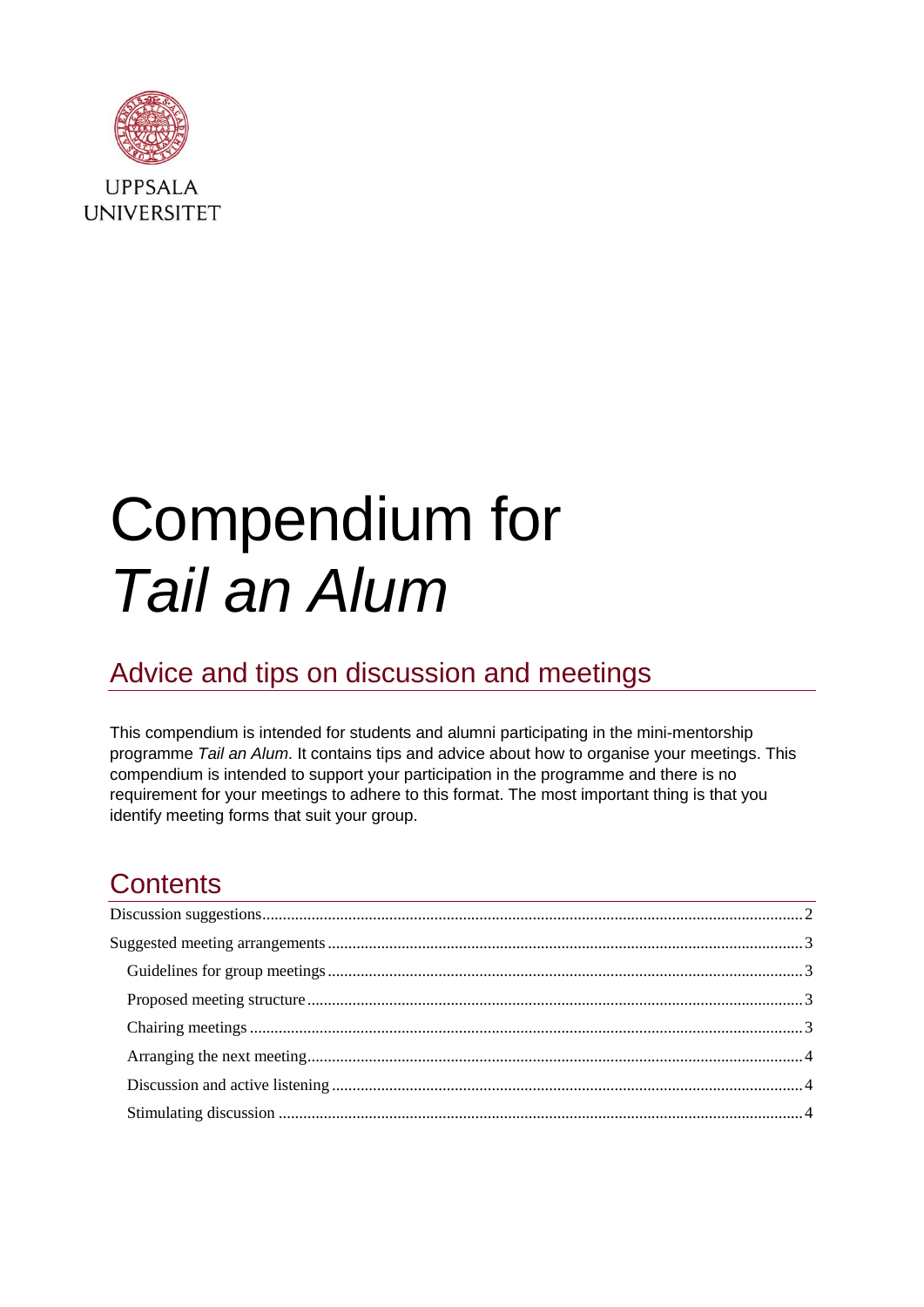# <span id="page-1-0"></span>Discussion suggestions

Here are five suggested themes for discussion. Choose the themes that your group finds most relevant. Prepare your own talking points based on the agreed theme of the meeting.

#### **1. Presentation and formalities. Meeting rules. Expectations.**

- Presentation of the group: Each member of the group gives a brief presentation of themselves and what they do.
- Meeting formalities: Rules of the meeting. Refer to the suggestions later in this document.
- What are your expectations of the mentorship programme? What do you hope to gain from it?

#### **2. Studies as a route to employment.**

- Alums: How did you end up in your current job? Which choices did you make during your studies and later and for what reasons? How did you get the job?
- Students: What are your plans for the future? What choices have you made or are currently weighing up? What do you want?
- How did job interviews go when alums were hired for their first jobs?
- Would it be possible to arrange a study trip to the alum#s place of work?

#### **3. What does working life look like in practice?**

- What are working conditions like? What hours do they work? Do they have flexible working hours? What is their company's attitude to parental leave? Business travel? Working from home?
- Roles in the workplace? Gender: Is it easy to fall into a given role? Is everyone treated equally or are their differences? Is age a factor? Education? Ethnicity?
- A 'normal' working day: What do you do on a typical working day? What more unusual duties might you perform? What difference does having a PhD make?
- What would the alum have liked to have known about working life before they got their first job?
- How do you take advantage of your strengths and deal with your weaknesses at work? What are your strengths and weaknesses?

#### **4. Organisation and leadership in the company**

- How is the company organised? What departments does the company have (marketing, R&D, etc.)? What kind of hierarchy is there?
- How much influence do employees exert? What kind of leadership is exercised? What makes a good leader?
- How are conflicts managed?
- What kind of corporate culture is there in the alum's workplace? How does one go about finding a company with a corporate culture that one fits into? Should one adapt to the corporate culture?
- How do you work in projects?
- What form do salary discussions take?

#### **5. A balanced life: work, leisure, development.**

- How does one go about achieving a good work-life balance?
- How can one avoid succumbing to stress/burnout?
- How do you say 'no' at work?
- What is important to me? How much time and effort do I want to put into work? What are my priorities (career, health, family, travel, etc.) and how do I rank them?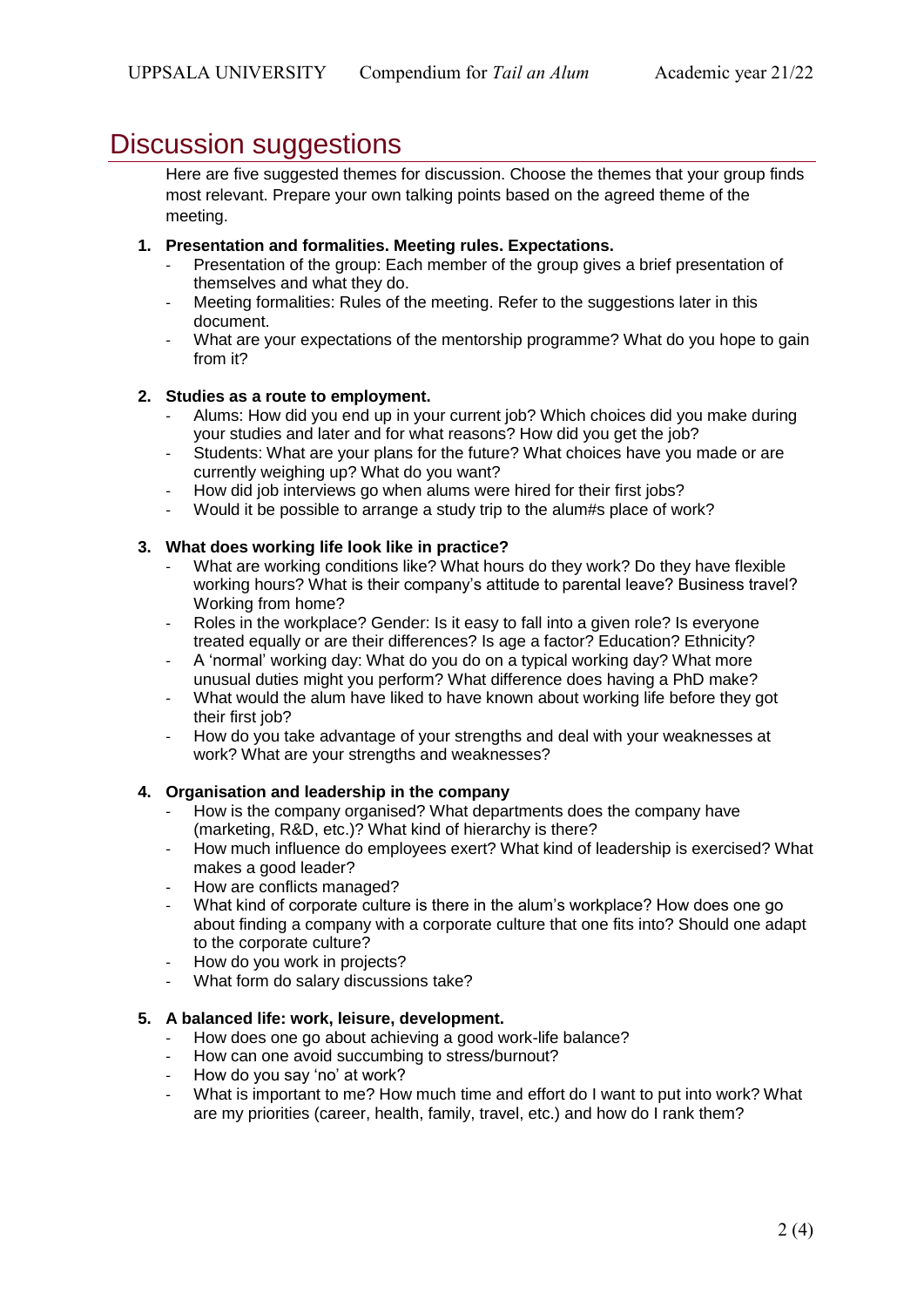# <span id="page-2-0"></span>Suggested meeting arrangements

## <span id="page-2-1"></span>Guidelines for group meetings

It is a good idea to adopt clear rules for meetings that all members of the group agree on; for example, attending as agreed or sending an apology for absence, arriving on time, turning off telephones during meetings, etc. Each group meeting has a chairperson. This role rotates around the students in the group and should be decided at each meeting for the following meeting. You should also decide on the procedure if someone is ill or cannot attend for some other reason.

A few rule suggestions:

- Everyone should come to the meeting well prepared and on time and notify any absence to the chairperson.
- If any student is unable to attend, the meeting will go ahead as planned, but if the alum is unable to attend, a new date will be set for the meeting.
- It is the duty of the chairperson to arrive at the meeting especially well-prepared, to steer the proceedings and, if necessary, interrupt the discussion, and to book the time of the next meeting and ensure that a new chairperson is appointed.
- Those who tend to speak a great deal should learn self-restraint and those who say little to be more active.
- Each member of the group is responsible for ensuring that they benefit from the programme.
- It is better to speak up if there is something you do not understand than to be left out of the discussion.
- Everything said at mentorship meetings should stay between the group members and not be discussed outside the group.

## <span id="page-2-2"></span>Proposed meeting structure

- **1.** Go around the entire group so that everyone has the opportunity to bring up anything that has happened since the last meeting that they would like to discuss; for example, this may be a matter related to that day's theme that they would like help to resolve.
- **2.** Decide how the discussion should be organised.
- **3.** Thematic discussion. If necessary, give the floor to everyone in the group in turn,
- **4.** followed by concluding comments.
- **5.** The chairperson summarises the meeting.
- **6.** In preparation for the next meeting. What would the group like to discuss next time (the theme of the meeting)? Date, time and place of the meeting.

## <span id="page-2-3"></span>Chairing meetings

An effective meeting requires someone with a mandate to conduct the meeting. The chairpersonship may, for example, rotate around the students in the group.

The three main tasks of the chairperson during meetings are to:

- conduct the meeting so that everyone has the opportunity to speak and that they remain on topic, to interrupt when necessary, and to summarise what has been said;
- stimulate participation in the discussion, for example by asking open-ended questions, listening to what everyone has to say, reflecting, giving the floor to a member of the meeting or occasionally changing the perspective; and
- observing proceedings and calm or stimulate discussion when necessary.